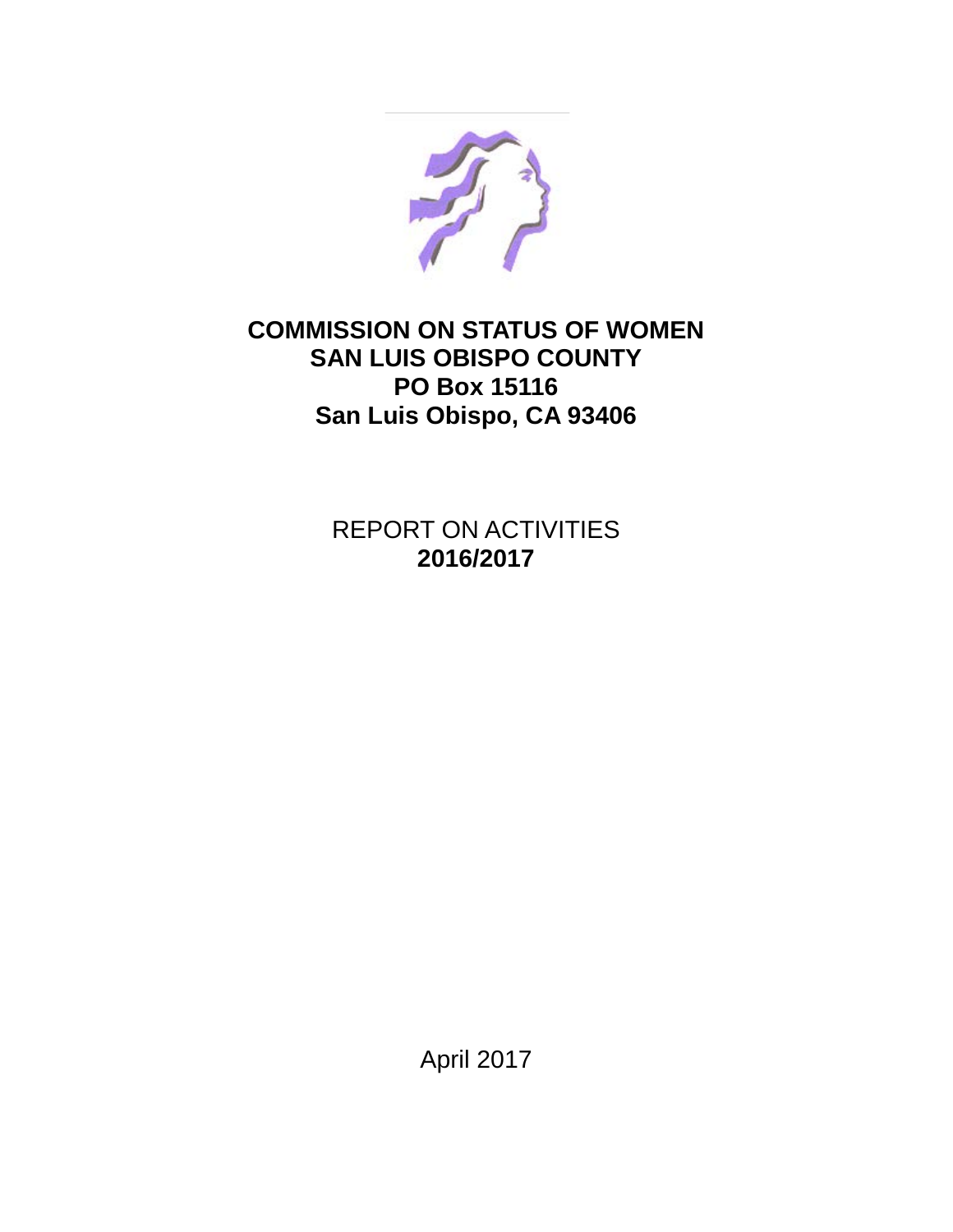# **Table of Contents**

| 1.  | How do you rate the overall quality of life for you and your family?  8 |  |
|-----|-------------------------------------------------------------------------|--|
| 2.  |                                                                         |  |
| 3.  |                                                                         |  |
| 4.  |                                                                         |  |
| 5.  | What are the barriers preventing you from getting help you may need? 10 |  |
| 6.  |                                                                         |  |
| 7.  | Which of the following describes your current employment status? 11     |  |
| 8.  |                                                                         |  |
| 9.  |                                                                         |  |
| 10. |                                                                         |  |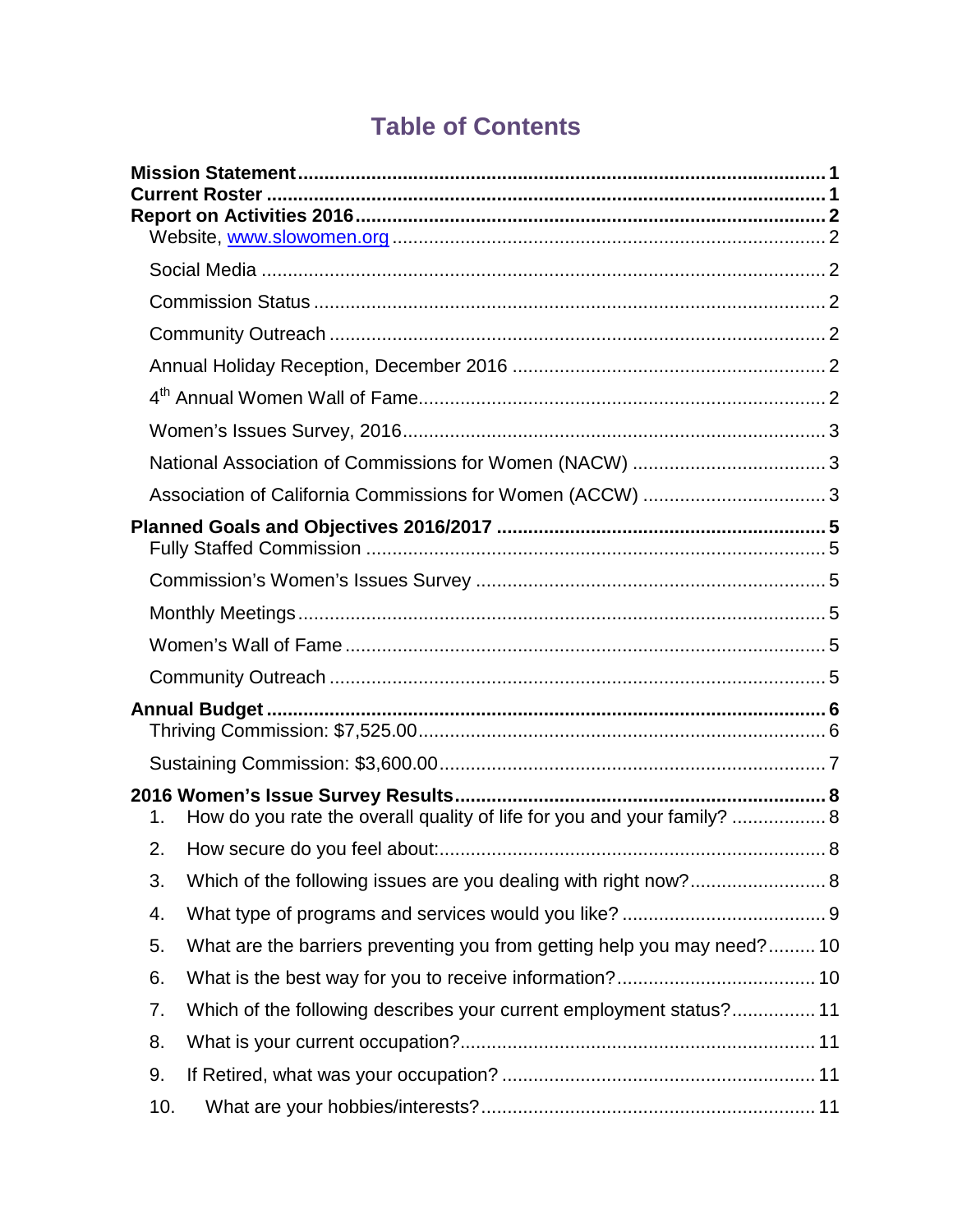| 11. |                                                                    |  |
|-----|--------------------------------------------------------------------|--|
| 12. |                                                                    |  |
| 13. | How well do you think your District Supervisor represents you?  13 |  |
| 14. |                                                                    |  |
| 15. |                                                                    |  |
| 16. |                                                                    |  |
| 17. |                                                                    |  |
| 18. |                                                                    |  |
| 19. |                                                                    |  |
| 20. |                                                                    |  |
| 21. |                                                                    |  |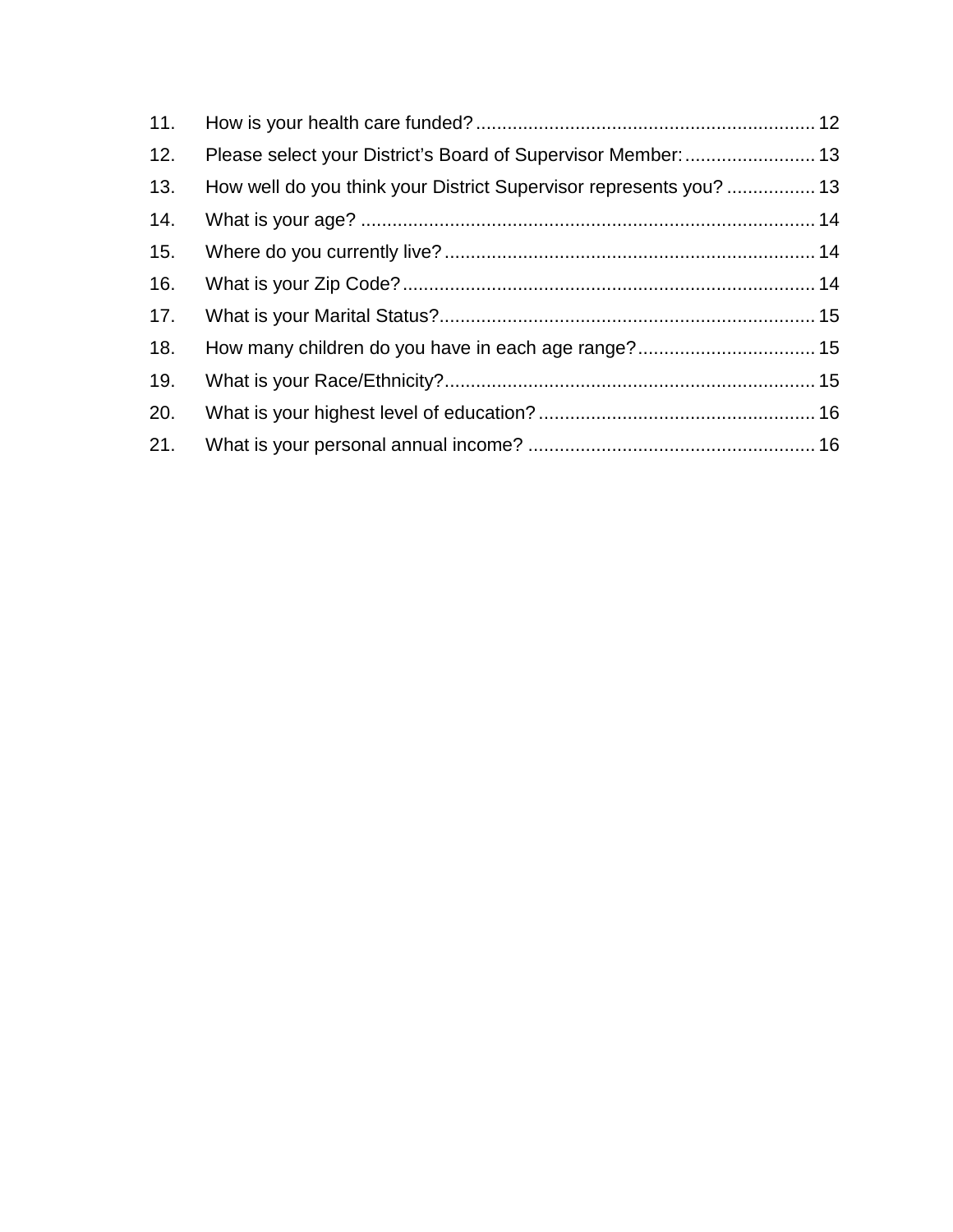# **Mission Statement**

The San Luis Obispo County Commission on the Status of Women is an official advisory body to the San Luis Obispo County Board of Supervisors. It is an advocate for equal rights and for the agencies and programs that support the health, socioeconomic, and professional well being of women in our community.

The Commission enhances the quality of women's lives by identifying key issues that face women in SLO County and by recommending solutions for those issues. It facilitates action by sponsoring projects and by serving as the coordinating body for the various community organizations that are dedicated to women. The Commission's goal is to increase collaborative efforts among groups to influence public policy.

# **Current Roster**

| District 1: |  | Ashley Harkey, Consuelo Meux, ONE VACANCY |
|-------------|--|-------------------------------------------|
|             |  |                                           |

- District 2: Jan Harper, Vicki Milledge, Paulla Ufferheide
- District 3: Julie Jones, Amanda King, Christine Noffz
- District 4: Robyn DeRohan, Kathy Veder, ONE VACANCY
- District 5: Paula McCambridge, Shawna Scott, *ONE VACANCY*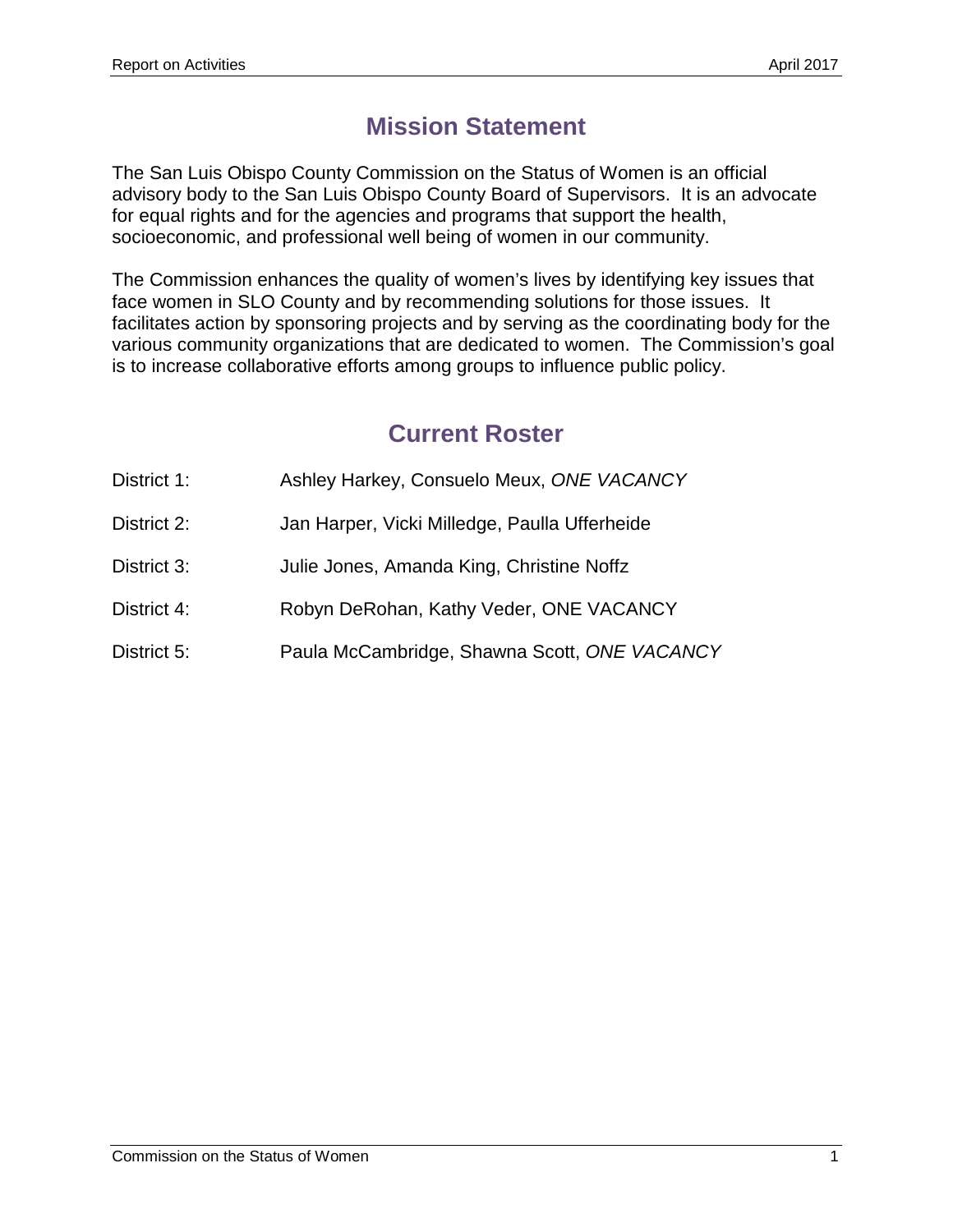# **Report on Activities 2016**

#### *Goal: Collaboration and Visibility*

#### **Website, [www.slowomen.org](http://www.slowomen.org/)**

- Commission website functioning
- Meeting agenda and minutes posted
- Commission's 2016 Women's Issues Survey in English and Spanish available in printable PDF format and SurveyMonkey for online completion.
- Updated 2017 Women's Issues Survey is currently on the website

### **Social Media**

- Increased social media presence with Facebook, Twitter, and LinkedIn accounts.
- Interesting and motivating facts and articles about women
- Nominee of the Day series spotlighting a different Women's Wall of Fame nominee each day leading up to the Luncheon

### **Commission Status**

- Gained two Commissioners:
	- o Ashley Harkey, District 1
	- o Paula McCambridge, District 5

### **Community Outreach**

- Meeting Guest Speakers:
	- March 2016: Rita Turner, Health Center Director, Planned Parenthood SLO
	- October 2016: Arya Jones, Foster Parent Liasion, County of San Luis Obispo Department of Social Services
- Nominations for 4<sup>rd</sup> Annual Women's Wall of Fame, October 2016-December 2016
- Women's March, January 21, 2017
- $\bullet$  4<sup>th</sup> Annual Women's Wall of Fame Luncheon, March 11, 2017
- Cal Poly's Women in Business Association, *Defining Her Future* Conference, April 14, 2017

### **Annual Holiday Reception, December 2016**

- Altered reception hours to better include County employees, 4:30PM-6:00PM
- Attended by District 2 Supervisor Bruce Gibson and Legislative Assistant Cherie McKee
- Many members of the local community

## **4th Annual Women Wall of Fame**

• Contacted more than 300 organizations for nominations and collaboration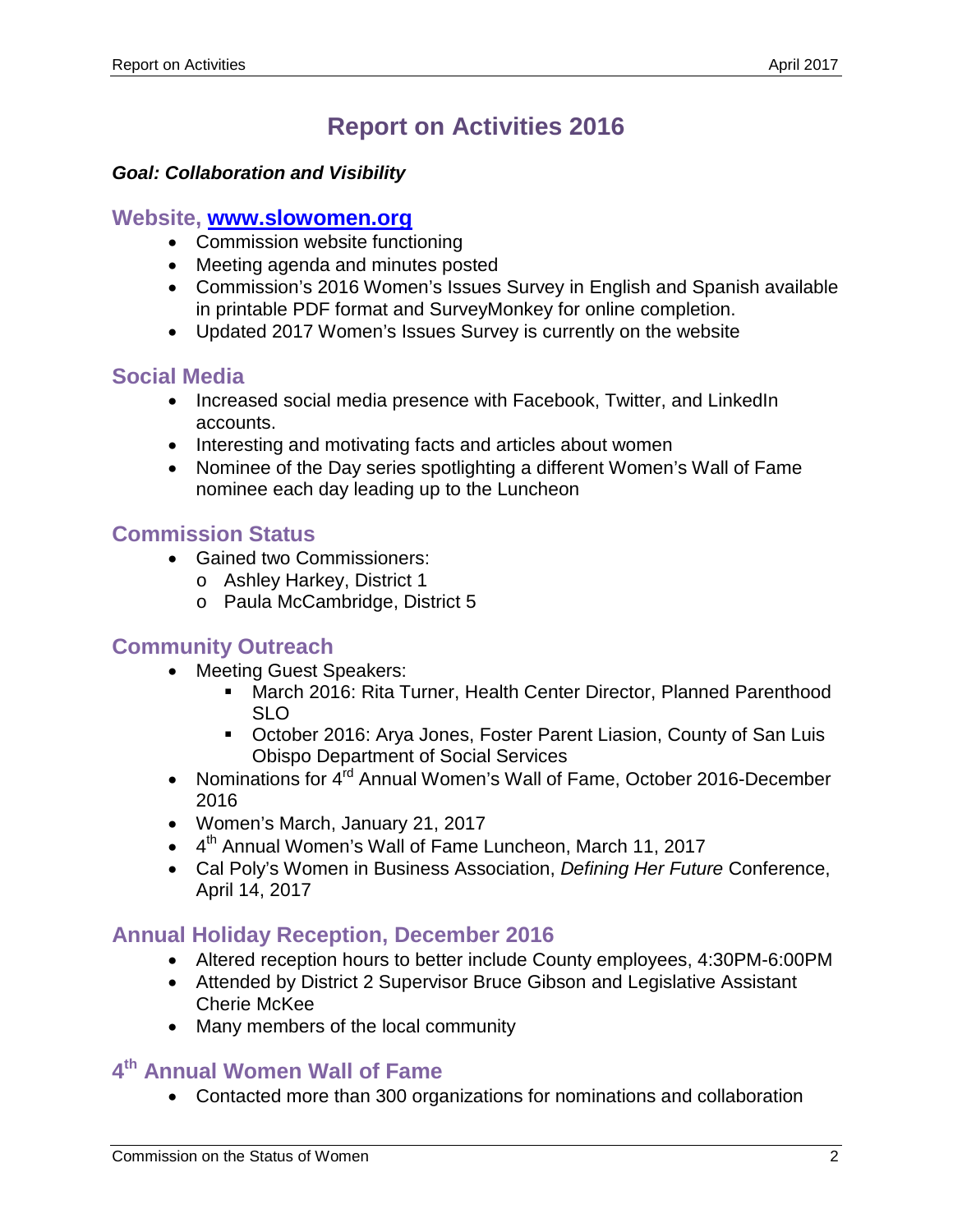- Honored 15 women
- Collaborated with South Bay Women's Network to put on the event
- Event attracted over 180 people

## **Women's Issues Survey, 2016**

- Collected 878 surveys
- Updated and fine-tuned both English and Spanish versions
- Implemented Survey Monkey in January 2015
- Commissioners to reach out to agencies, organizations, and groups including but not limited to, the following:
	- Alzheimer/Dementia Resource Center
	- American Association of University Women (AAUW)
	- **Area on Aging County**
	- **Atascadero Senior Center**
	- Cal Poly and Cuesta College
	- **Echo Homeless Shelter**
	- **Gay and Lesbian Alliance**
	- **Hispanic Business Association**
	- **Hospice of San Luis Obispo**
	- **Latino Outreach Council**
	- **League of Women Voters**
	- **Morro Bay Senior Center**
	- **North County Women's Resource Center**
	- **Paso Cares**
	- **Paso Robles Senior Center**
	- **Prado Day Center**
	- **RISE**
	- **San Luis Obispo Business Women**
	- **San Luis Obispo Cattle Women**
	- **San Luis Obispo County Jail**
	- **San Luis Obispo Homeless Shelter/Prado Day Center**
	- **San Luis Obispo Republican and Democratic Women**
	- **San Luis Obispo Women's Shelter**
	- **South County Hispanic population**
	- **South County People's Kitchen**
	- **Women Vets San Luis Obispo**
	- Women's Jail

### **National Association of Commissions for Women (NACW)**

- July 2016, Honolulu, HI One Commissioner attended and presented summary report to Commission
- One Commissioner on the Board of the NACW

### **Association of California Commissions for Women (ACCW)**

• Commission attendance at annual retreat and working meeting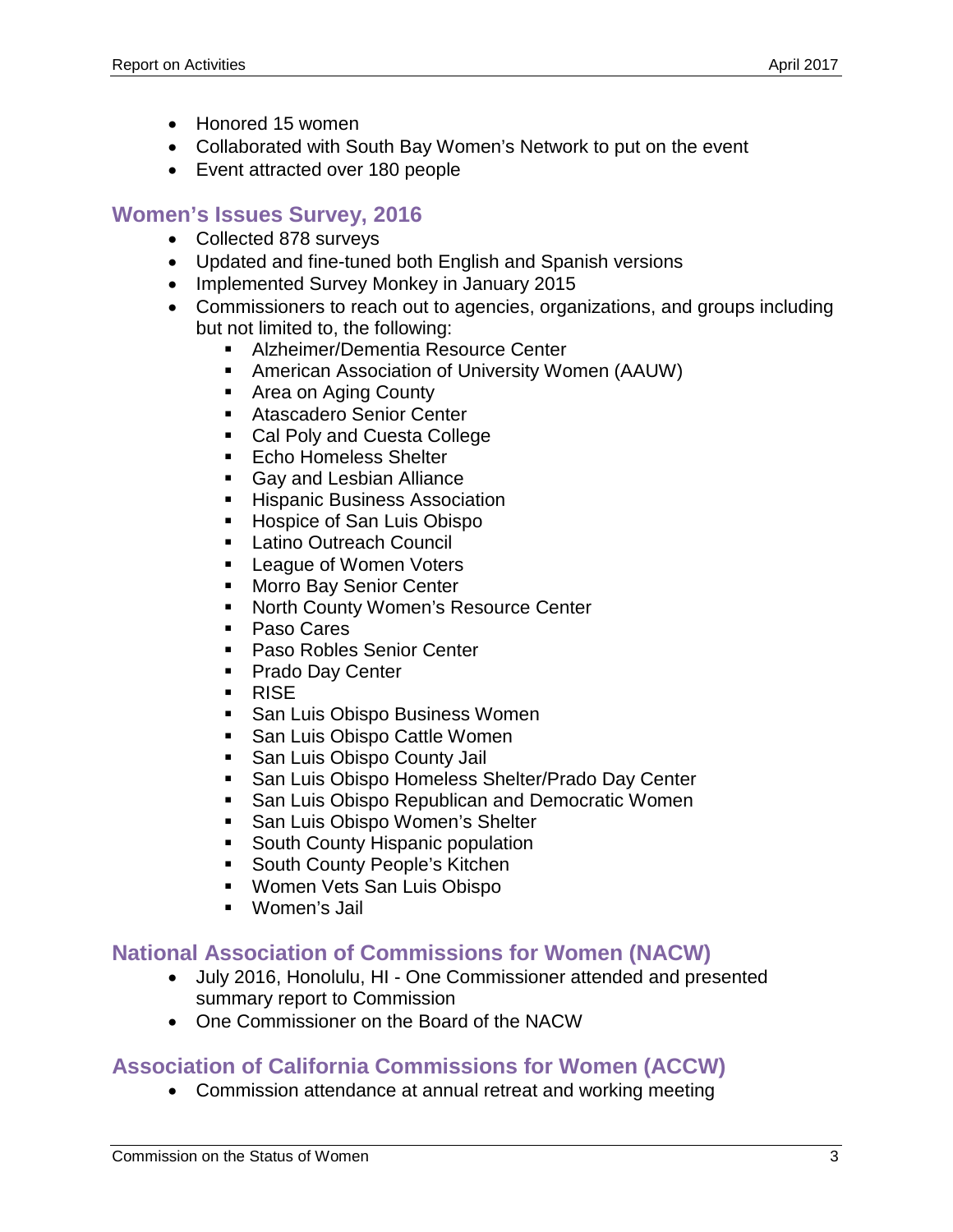- Meeting attendance/participation
- Committee participation
- San Luis Obispo County Commission continues solid presence within ACCW
- One Commissioner on the Board of the ACCW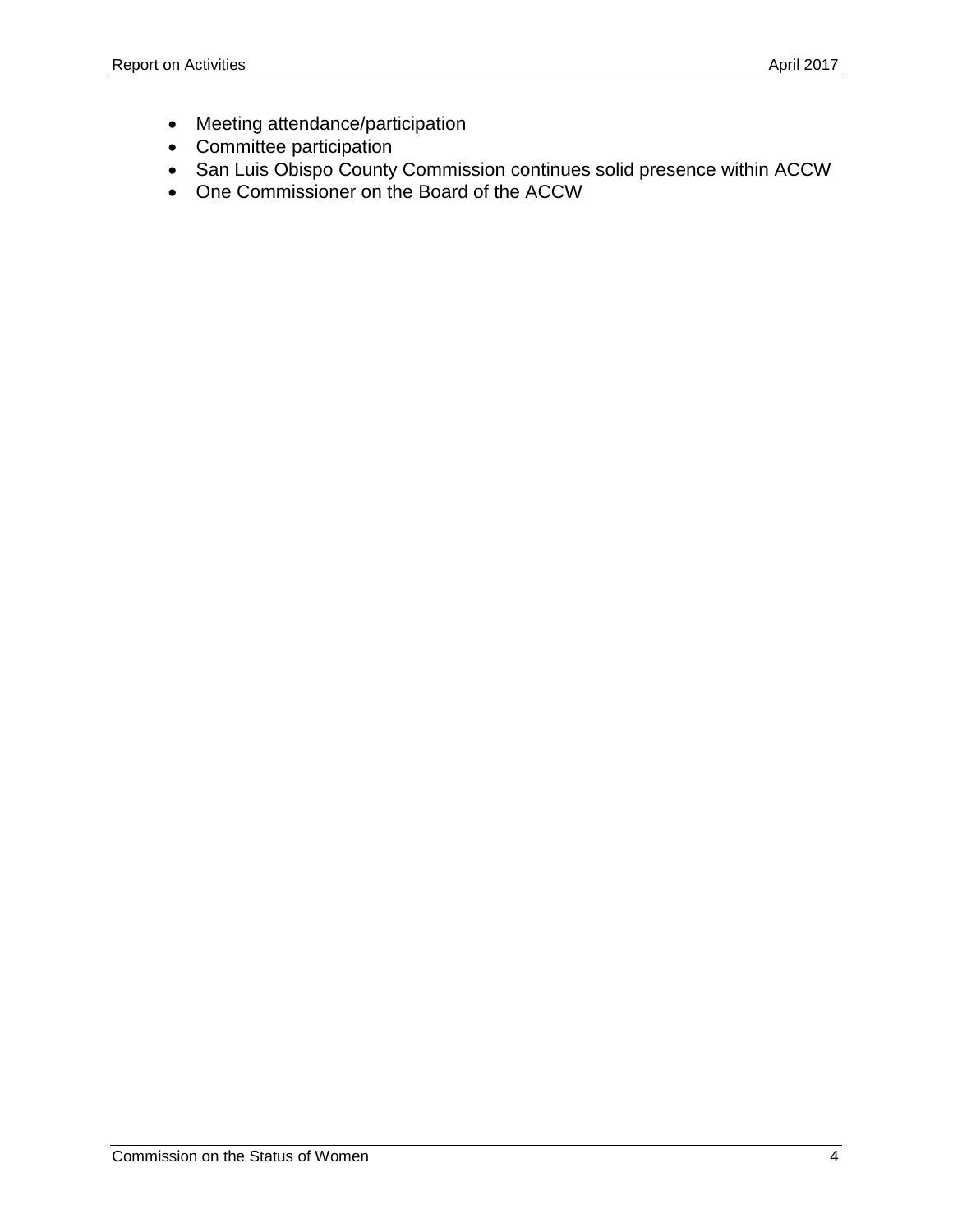# **Planned Goals and Objectives 2016/2017**

### **Fully Staffed Commission**

- Continue to work with Board of Supervisors
- Continue collaboration with various County organizations and agencies for appointees with commitment
- Commission has the Commissioners to get the work done

### **Commission's Women's Issues Survey**

- Widen distribution to reach diverse County population
- Collect over 500 surveys during 2017 survey year
- Use Survey Monkey to produce more comprehensive reports and see correlating factors
- Consolidate and report findings in Annual Report
- Reach out to diverse groups within the County

### **Monthly Meetings**

- Continue monthly meeting speakers to provide information/education and collaboration opportunities to Commission
- Post Agenda on website and social media well in advance to better include public
- Update Minutes on website for public to review meetings

### **Women's Wall of Fame**

• Hold successful 5<sup>th</sup> Annual Women's Wall of Fame Luncheon, March 2018

### **Community Outreach**

- Continue building communication and collaboration tools:
	- Website
	- **Social Media**
	- **Distribution list**
	- **Networks**
- Attend Community events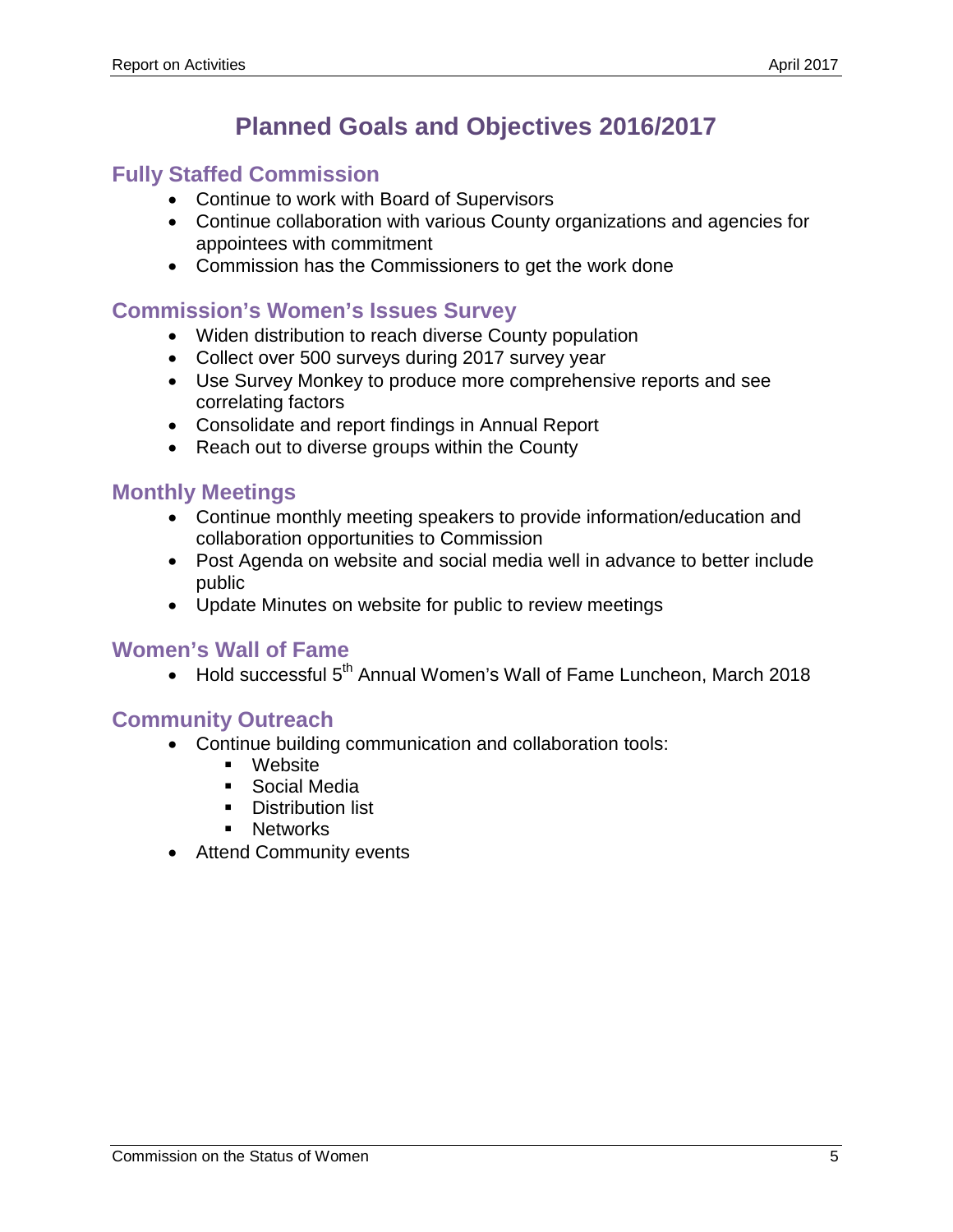# **Annual Budget**

## **Thriving Commission: \$7,525.00**

| <b>EXPENSE</b>                                                               | <b>AMOUNT</b> |  |  |
|------------------------------------------------------------------------------|---------------|--|--|
| <b>Dues</b>                                                                  |               |  |  |
| National Association of Commissions for Women (NACW)                         | \$<br>100.00  |  |  |
| Association of California Commission for Women (ACCW)                        | \$<br>50.00   |  |  |
| <b>Community Outreach</b>                                                    |               |  |  |
| <b>Survey Monkey</b>                                                         | \$<br>300.00  |  |  |
| 4 <sup>th</sup> Annual Women's Wall of Fame Event - March 2017               | \$3,800.00    |  |  |
| <b>Conventions and Meetings</b>                                              |               |  |  |
| NACW (registration and two nights lodging)                                   | \$1,500.00    |  |  |
| <b>Annual Retreat</b>                                                        | \$<br>125.00  |  |  |
| Public Hearings/Meetings within State (CA Vet, ACCW, other CA<br>Commissions | \$<br>500.00  |  |  |
| <b>Operational Costs</b>                                                     |               |  |  |
| Printing/Reproductions (Survey, Brochure)                                    | \$<br>500.00  |  |  |
| <b>Website Management</b>                                                    | \$<br>400.00  |  |  |
| Postage                                                                      | \$<br>100.00  |  |  |
| <b>Telephone Line/County Voicemail</b>                                       | \$<br>50.00   |  |  |
| <b>Badges/Name Tags/Business Cards</b>                                       | \$<br>100.00  |  |  |
| <b>TOTAL</b>                                                                 | \$7,525.00    |  |  |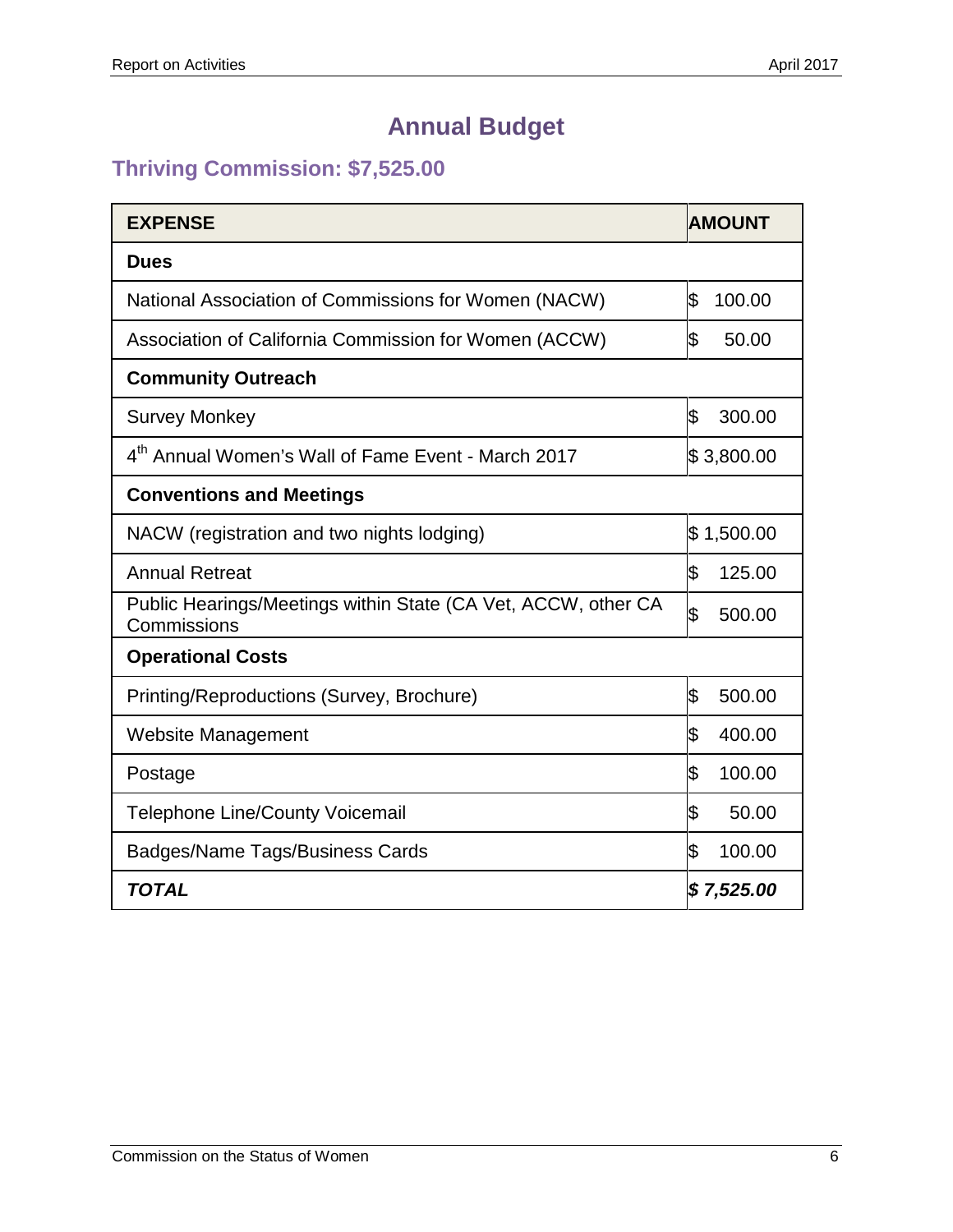## **Sustaining Commission: \$3,600.00**

| <b>EXPENSE</b>                                                               | <b>AMOUNT</b> |
|------------------------------------------------------------------------------|---------------|
| <b>Dues</b>                                                                  |               |
| <b>NACW</b>                                                                  | S.<br>100.00  |
| <b>ACCW</b>                                                                  | ß<br>50.00    |
| <b>Conventions and Meetings</b>                                              |               |
| NACW (registration and two nights lodging)                                   | \$1,500.00    |
| <b>Annual Retreat</b>                                                        | ß<br>100.00   |
| Public Hearings/Meetings within State (CA Vet, ACCW, other CA<br>Commissions | \$<br>500.00  |
| <b>Operational Costs</b>                                                     |               |
| Printing/Reproductions (Survey, Brochure)                                    | \$<br>300.00  |
| <b>Survey Monkey</b>                                                         | \$<br>300.00  |
| <b>Website Management</b>                                                    | \$<br>150.00  |
| Postage                                                                      | \$<br>100.00  |
| <b>Telephone Line/County Voicemail</b>                                       | ß<br>50.00    |
| Badges/Name Tags/Business Cards                                              | \$<br>50.00   |
| Advertising (public notices)                                                 | ß<br>400.00   |
| <b>TOTAL</b>                                                                 | \$3,600.00    |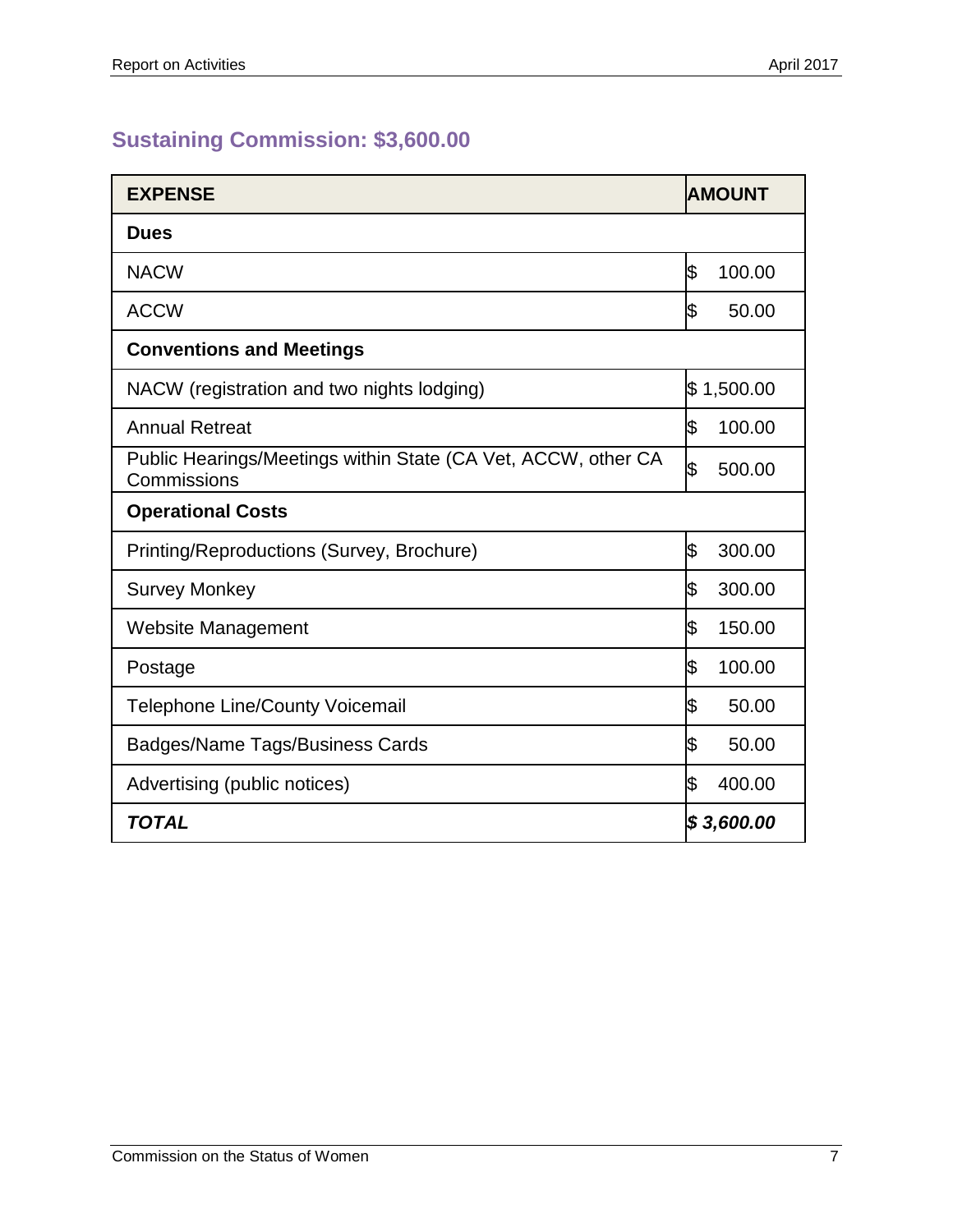## **2016 Women's Issue Survey Results**

No surveys were eliminated from the sample. 5 Spanish Surveys and 873 English Surveys for a total of 878 total surveys were submitted.

**1. How do you rate the overall quality of life for you and your family here in San Luis Obispo County? [On a Scale of 1 = Poor and 10 = Excellent]**

| Rating       | Responses | Percentage |
|--------------|-----------|------------|
|              | 6         | 0.69%      |
| $\mathbf{2}$ | 7         | 0.81%      |
| 3            | 22        | 2.55%      |
| 4            | 15        | 1.74%      |
| 5            | 49        | 5.67%      |
| 6            | 61        | 7.06%      |
| 7            | 135       | 15.63%     |
| 8            | 240       | 27.78%     |
| 9            | 158       | 18.29%     |
| 10           | 171       | 19.79%     |

14 respondents did not answer this question.

### **2. How secure do you feel about:**

|                          | Not at All<br><b>Secure</b> | <b>Slightly</b><br><b>Secure</b> | <b>Secure</b> | <b>Very</b><br><b>Secure</b> | <b>Extremely</b><br><b>Secure</b> |
|--------------------------|-----------------------------|----------------------------------|---------------|------------------------------|-----------------------------------|
| Your physical health?    | 4.36%                       | 18.12%                           | 37.39%        | 32.57%                       | 7.57%                             |
|                          | (38/872)                    | (158/872)                        | (326/872)     | (284/872)                    | (66/872)                          |
| Your emotional security? | 1.85%                       | 14.93%                           | 36.69%        | 35.65%                       | 10.88%                            |
|                          | (16/864)                    | (129/864)                        | (317/864)     | (308/864)                    | (94/864)                          |
| Your financial security? | 16.47%                      | 33.06%                           | 29.26%        | 17.17%                       | 4.03%                             |
|                          | (143/868)                   | (287/868)                        | (254/868)     | (149/868)                    | (35/868)                          |

6-14 respondents did not answer this question.

## **3. Which of the following issues are you dealing with right now?**

|                                     | Percentage | <b>Responses</b> |
|-------------------------------------|------------|------------------|
| Affordable Housing, Lack of Housing | 35.04%     | 301              |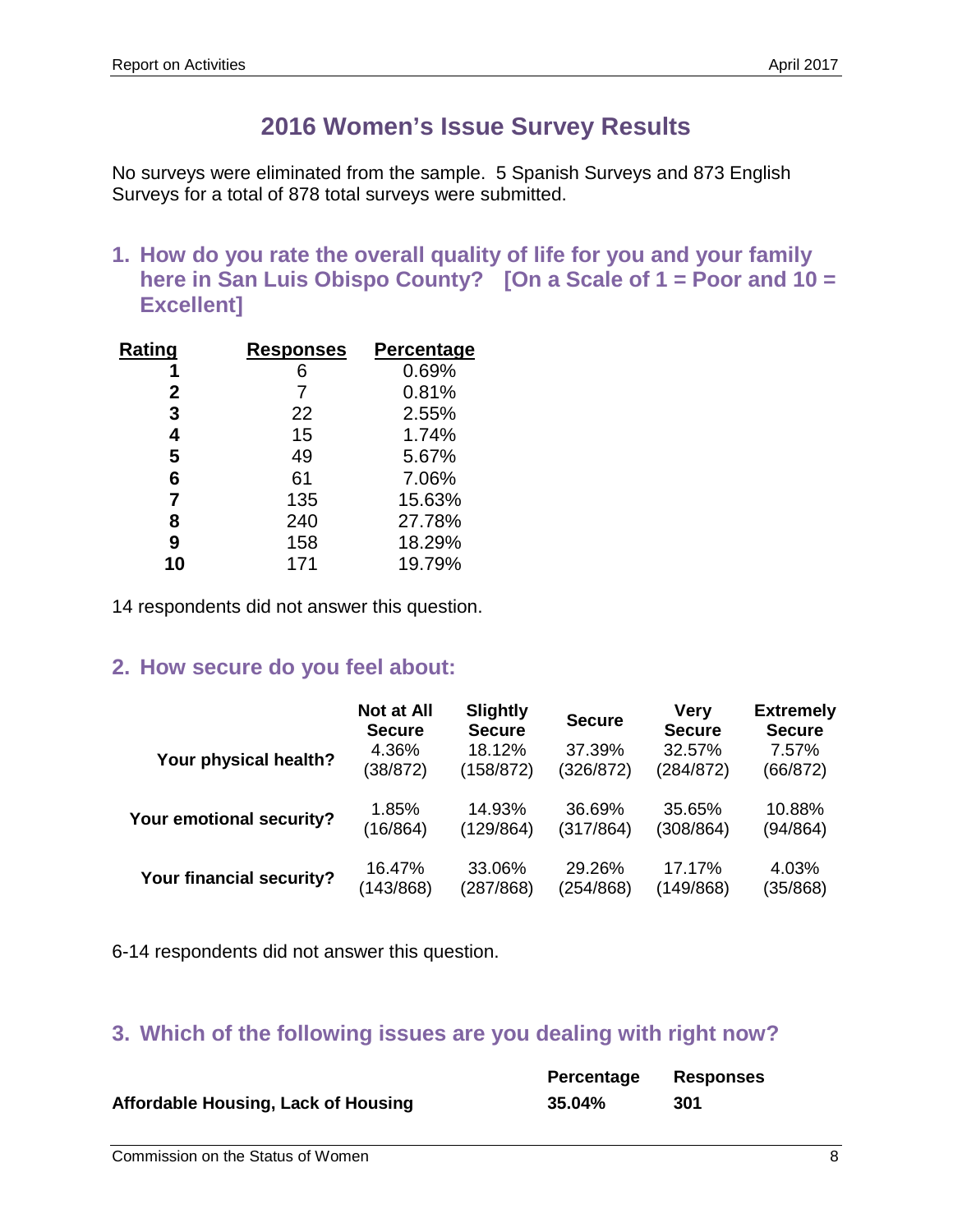| <b>Childcare/Children's Issues</b> | 16.07% | 138 |
|------------------------------------|--------|-----|
| Discrimination                     | 7.80%  | 67  |
| Drug/Alcohol Abuse                 | 2.44%  | 21  |
| <b>Mental Health</b>               | 14.09% | 121 |
| <b>Financial Security</b>          | 43.89% | 377 |
| <b>Health Issues</b>               | 25.49% | 219 |
| Hunger/Nutrition                   | 4.42%  | 38  |
| Lack of Transportation             | 5.24%  | 45  |
| Legal Issues                       | 4.07%  | 35  |
| Violence/Domestic Abuse            | 1.75%  | 15  |
| Unemployment                       | 7.68%  | 66  |
| <b>Elder/Senior Care</b>           | 11.06% | 95  |
| None                               | 20.95% | 180 |
| Other (please specify)             | 11.76% | 101 |

In order of frequency, the issues listed were as follows:

Financial Security (377), Affordable Housing, Lack of Housing (301), Health Issues (219), None (180), Childcare/Children's Issues (138), Mental Health (121), Other (101), Elder/Senior Care (95), Discrimination (67), Unemployment (66), Lack of Transportation (45), Hunger/Nutrition (38), Legal Issues (35), Drug/Alcohol Abuse (21), and Violence/Domestic Abuse (15)

Other issues were reported as: Expensive health bills, Poor insurance coverage, Lack of health services, lack of doctors, aftermath of Diablo Canyon closure, lack of public transportation, over regulation, lack of court reporters, trouble finding good dating partners, protection of water and environmental resources, walking/hiking/running trails, lack of diversity and support for diversity, competitive pay, and traffic congestion on 101

### **4. What type of programs and services would you like?**

|                             | Percentage | <b>Responses</b> |
|-----------------------------|------------|------------------|
| <b>Birth Control</b>        | 16.23%     | 136              |
| <b>Health Issues</b>        | 32.10%     | 269              |
| Technology                  | 15.75%     | 132              |
| <b>Childcare</b>            | 21.48%     | 180              |
| <b>Job Searching</b>        | 18.02%     | 151              |
| <b>Vocational Education</b> | 15.04%     | 126              |
| Education                   | 19.57%     | 164              |
| Legal Issues                | 10.98%     | 92               |
| <b>Family Relations</b>     | 13.01%     | 109              |
| <b>Senior Issues</b>        | 24.70%     | 207              |
| Teen Issues                 | 13.37%     | 112              |
| <b>Financial Planning</b>   | 33.41%     | 280              |
| Mentor                      | 13.96%     | 117              |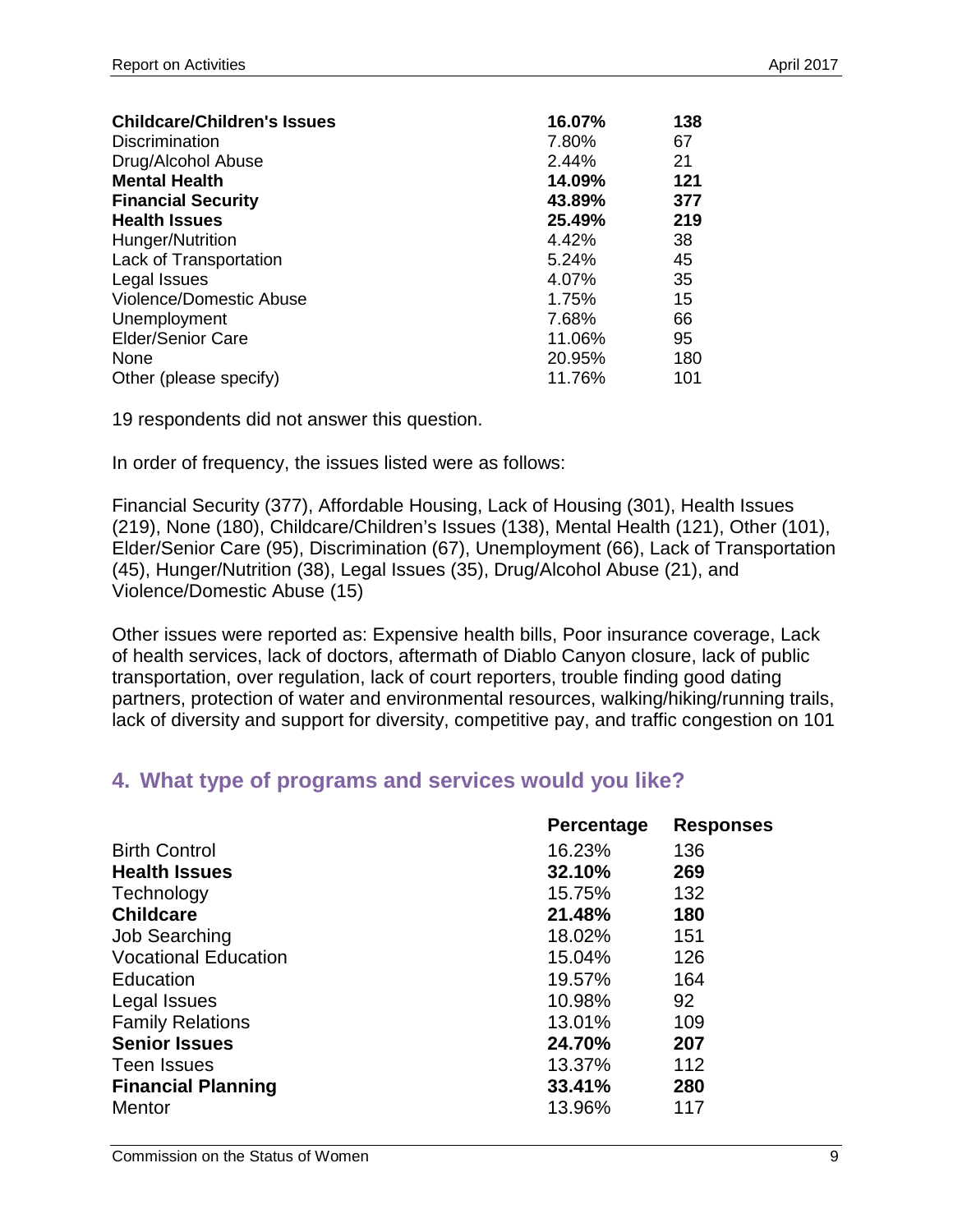| <b>Small Business</b>  | <b>22.08%</b> | 185 |
|------------------------|---------------|-----|
| <b>None</b>            | $11.10\%$     | 93  |
| Other (please specify) | 12.77%        | 107 |

In order of frequency, the programs and services listed were as follows: Financial Planning (280), Health Issues (269), Senior Issues (207), Small Business (185), Childcare (180), Education (164), Job Searching (151), Birth Control (136), Technology (132), Vocational Education (126), Mentor (117), Teen Issues (112), Family Relations (109), Other (107), None (93), Legal Issues (92)

#### **5. What are the barriers, if any, preventing you from getting help you may need?**

| Percentage | <b>Responses</b> |
|------------|------------------|
| 16.10%     | 133              |
| 40.44%     | 334              |
| 34.99%     | 289              |
| 15.62%     | 129              |
| 2.78%      | 23               |
| 2.91%      | 24               |
| 0.36%      | 3                |
| 29.66%     | 245              |
| 13.32%     | 110              |
|            |                  |

52 respondents did not answer this question.

In order of frequency, the barriers listed were as follows: Don't Know What Services Are Available (334), Finances (289), None (245), Don't Know How to Access Services (133), Intimidated/Hesitant to Ask for Help (129), Other (110), Transportation (24), Technology (23), Language (3)

### **6. What is the best way for you to receive information about future programs and services?**

| Percentage | <b>Responses</b> |
|------------|------------------|
| 57.08%     | 488              |
| 52.28%     | 447              |
| 56.96%     | 487              |
| 18.83%     | 161              |
| 18.13%     | 155              |
| 11.81%     | 101              |
| 25.50%     | 218              |
| 30.76%     | 263              |
|            |                  |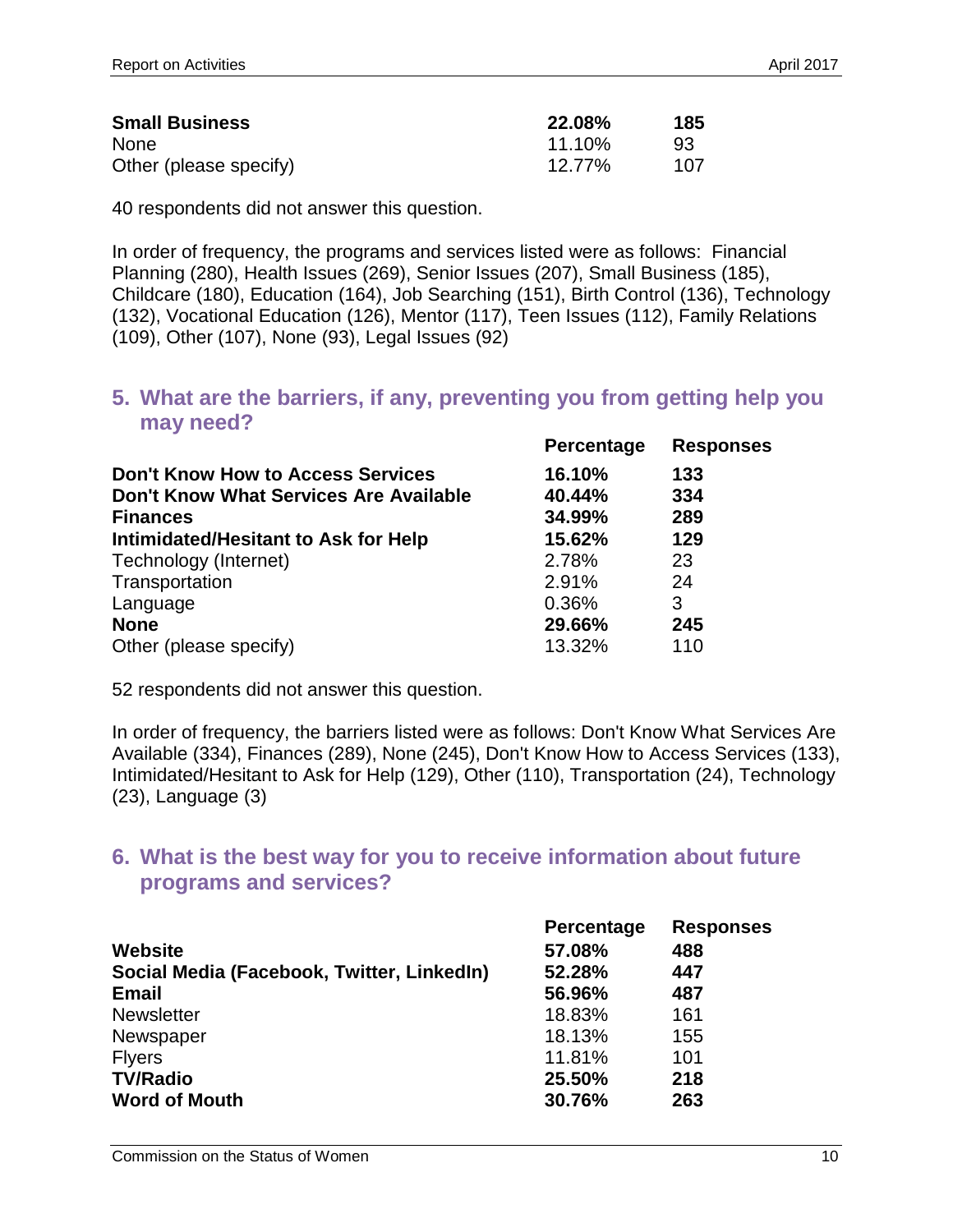In order of frequency, the venues selected were as follows: Website (488), Email (487), Social Media (Facebook, Twitter, LinkedIn) (447), Word of Mouth (263), TV/Radio (218), Newsletter (161), Newspaper (155), and Flyers (101)

## **7. Which of the following describes your current employment status?**

| <b>Percentage</b> | <b>Responses</b> |
|-------------------|------------------|
| 42.35%            | 368              |
| 18.07%            | 157              |
| 14.27%            | 124              |
| 5.18%             | 45               |
| 8.86%             | 77               |
| 3.80%             | 33               |
| 16.92%            | 147              |
| 0.12%             | 1                |
| 8.52%             | 74               |
|                   |                  |

9 respondents did not answer this question.

### **8. What is your current occupation?**

The occupations listed were as follows:

Accountant, Administration, Assistant, Attorney, Business, Consultant, Coordinator, County Employee, Educator, Graphic Designer, Director, Health, Manager, Professor, Real Estate, Sales, Social Worker, Specialist, Student, Teacher, Therapist, and Writer

### **9. If Retired, what was your occupation?**

The previous occupations listed were as follows:

Accountant, Administration, Architect, Assistant, Counselor, Director, Editor, Educator, Federal, Finances, Home Maker, Instructor, Journalism, Manager, Medical, Nurse, Professor, Psychologist, Real Estate, Retired, Sales, Secretary, Self-Employed, Specialist, and Teacher

### **10. What are your hobbies/interests?**

|                 | Percentage | <b>Responses</b> |
|-----------------|------------|------------------|
| Arts and Crafts | 45.71%     | 394              |
| Cooking         | 54.29%     | 468              |
| Reading         | 64.97%     | 560              |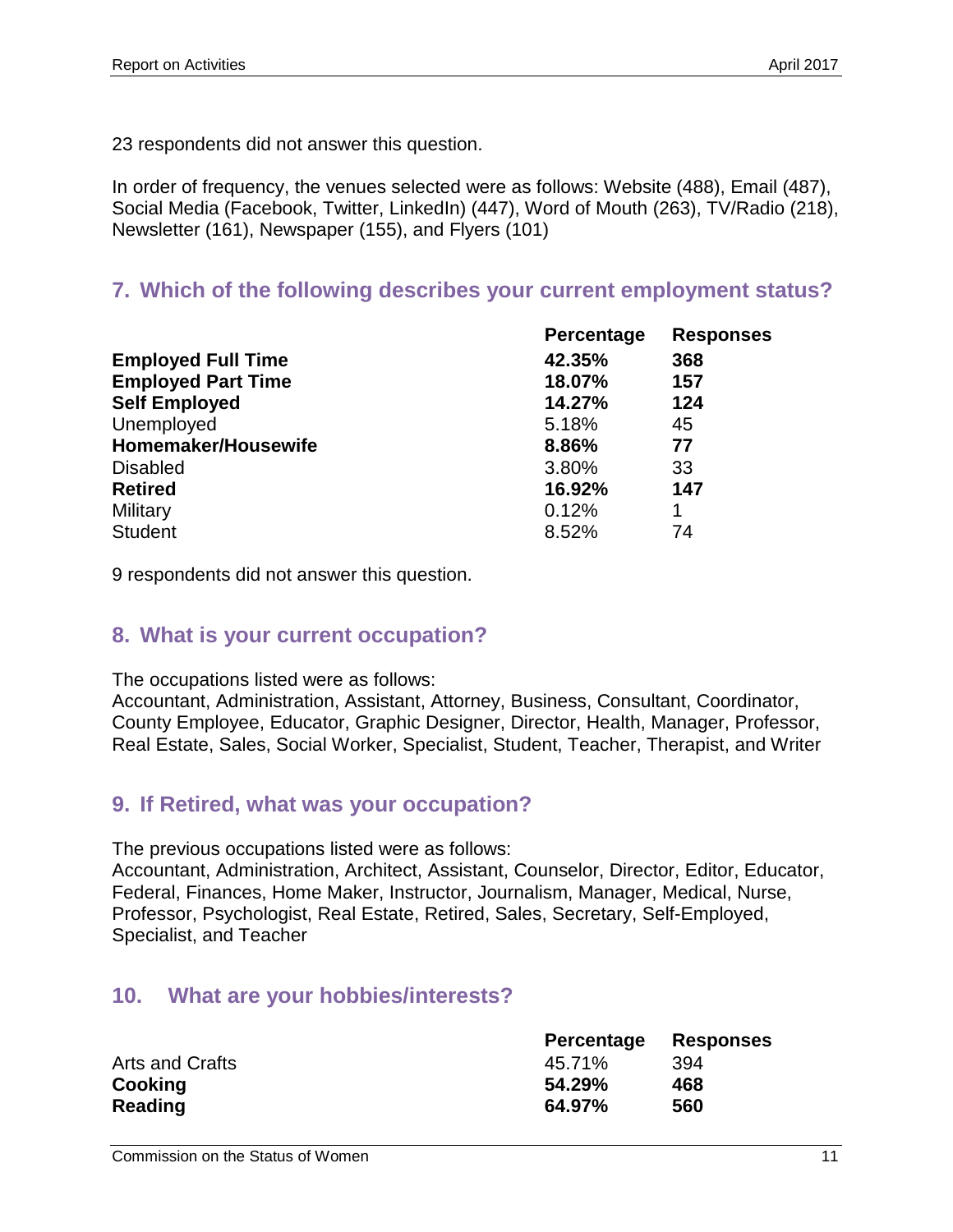| Sewing                 | 20.07% | 173 |
|------------------------|--------|-----|
| <b>Travel</b>          | 56.38% | 486 |
| Golf                   | 3.94%  | 34  |
| <b>Games and Cards</b> | 22.93% | 193 |
| Volunteering           | 41.76% | 360 |
| <b>Hiking</b>          | 48.84% | 421 |
| <b>Exercise</b>        | 48.49% | 418 |
| Internet               | 28.89% | 249 |
| Writing                | 19.61% | 169 |
| Swimming               | 19.37% | 167 |
| Camping                | 34.11% | 294 |
| <b>Music</b>           | 41.30% | 356 |
| Gardening              | 39.21% | 338 |
| Other (please specify) | 14.50% | 125 |

The hobbies listed in order of frequency are as follows: Reading (560), Travel (486), Cooking (468), Hiking (421), Exercise (418), Arts and Crafts (394), Volunteering (360), Music (356), Gardening (338), Camping (294), Internet (249), Games and Cards (193), Sewing (173), Writing (169), Swimming (167), Other (125), and Golf (34)

Other hobbies listed were Animals, Art, Beach Bicycling, Cycling, Dancing, Events, Family, Farming, Fishing, Horseback, Horses, Meditation, Photography, Playing, Politics, Puppet Making and Performance, Riding, Surfing, Walking, Wine Tasting, Woodworking, and Yoga

### **11. How is your health care funded?**

| Percentage | <b>Responses</b> |
|------------|------------------|
| 16.53%     | 143              |
| 11.10%     | 96               |
| 16.18%     | 140              |
| 43.93%     | 380              |
| 1.39%      | 12               |
| 16.07%     | 139              |
| 3.47%      | 30               |
| 6.59%      | 57               |
| 3.12%      | 27               |
|            |                  |

\*It is possible for certain respondents to receive both Medicare and Medi-Cal benefits.

13 respondents did not answer this question.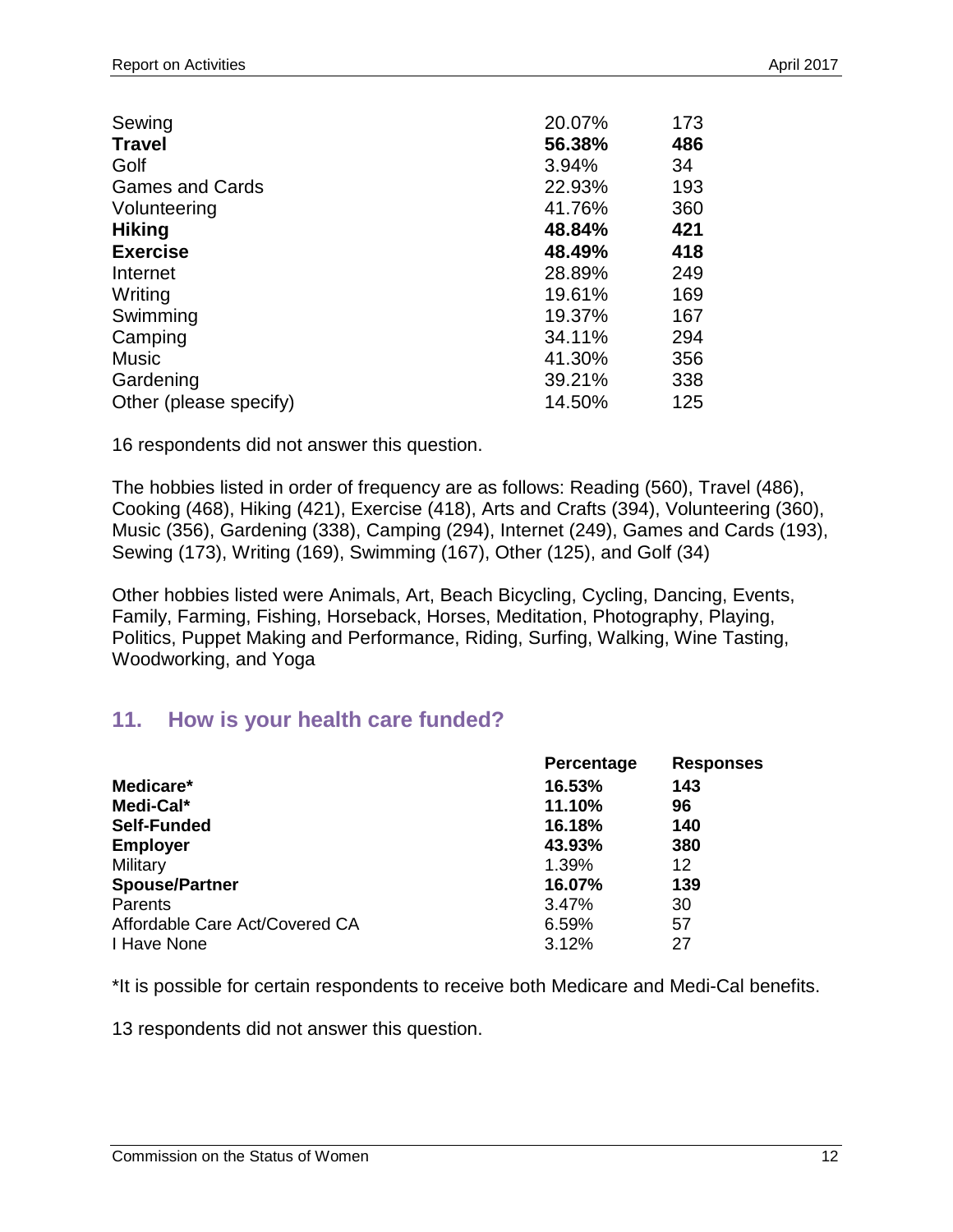### **12. Please select your District's Board of Supervisor Member:**

|                            | <b>Percentage</b> | <b>Responses</b> |
|----------------------------|-------------------|------------------|
| District 1: Frank Mecham*  | 10.57%            | 84               |
| District 2: Bruce Gibson   | 15.47%            | 123              |
| District 3: Adam Hill      | 21.38%            | 170              |
| District 4: Lynn Compton*  | 5.28%             | 42               |
| District 5: Debbie Arnold* | 13.21%            | 42               |
| <b>Unknown</b>             | 34.09%            | 271              |
|                            |                   |                  |

83 respondents did not answer this question.

\*The districts where appointed Commissioners are needed responded lower than those with appointed Commissioners.

### **13. How well do you think your District Supervisor represents you?**

83 respondents did not answer this question.

| <b>Excellent</b> | <b>Very Good</b> | Good      | Okay               | Poor  |          | <b>Very Poor</b> Don't Know |
|------------------|------------------|-----------|--------------------|-------|----------|-----------------------------|
| 4.50%            | $8.14\%$         | $12.27\%$ | 20.78%             | 6.56% | 5.95%    | 41.80%                      |
| (37/823)         | (67/823)         | 101/823)  | (171/823) (54/823) |       | (49/823) | (344/823)                   |

Respondents who specified a district responded as follows:

|                   | <b>Excellent</b> | <b>Very</b><br>Good | Good   | Okay   | Poor            | <b>Very</b><br>Poor | Don't<br><b>Know</b> |
|-------------------|------------------|---------------------|--------|--------|-----------------|---------------------|----------------------|
| <b>District 1</b> | 13.51%           | 15.15%              | 20.41% | 15.24% | 14.00%          | 8.33%               | 3.86%                |
|                   | '5)              | (10)                | (20)   | (25)   |                 | (4)                 | (12)                 |
| <b>District 2</b> | 29.73%           | 33.33%              | 24.49% | 21.34% | 10.00%          | 6.25%               | 6.75%                |
|                   | (11)             | (22)                | (24)   | (35)   | (5)             | (3)                 | (21)                 |
| <b>District 3</b> | 27.03%           | 30.30%              | 33.67% | 30.49% | 24.00%          | 25.00%              | 9.97%                |
|                   | (10)             | (20)                | (33)   | (50)   | $^{\prime}$ 12) | (12)                | (31)                 |
| <b>District 4</b> | 2.70%            | 6.06%               | 2.04%  | 9.15%  | 8.00%           | 14.58%              | 2.89%                |
|                   |                  | $\left( 4\right)$   | (2)    | (15)   | (4)             |                     | (9)                  |
| <b>District 5</b> | 18.92%           | 13.64%              | 10.20% | 14.63% | 26.00%          | 33.33%              | 7.72%                |
|                   |                  | (9)                 | (10)   | (24)   | (13)            | (16)                | (24)                 |
|                   | 8.11%            | 1.52%               | 9.18%  | 9.15%  | 18.00%          | 12.50%              | 68.81%               |
| <b>Unknown</b>    | (3)              |                     | (9     | (15)   | (9)             | (6)                 | (214)                |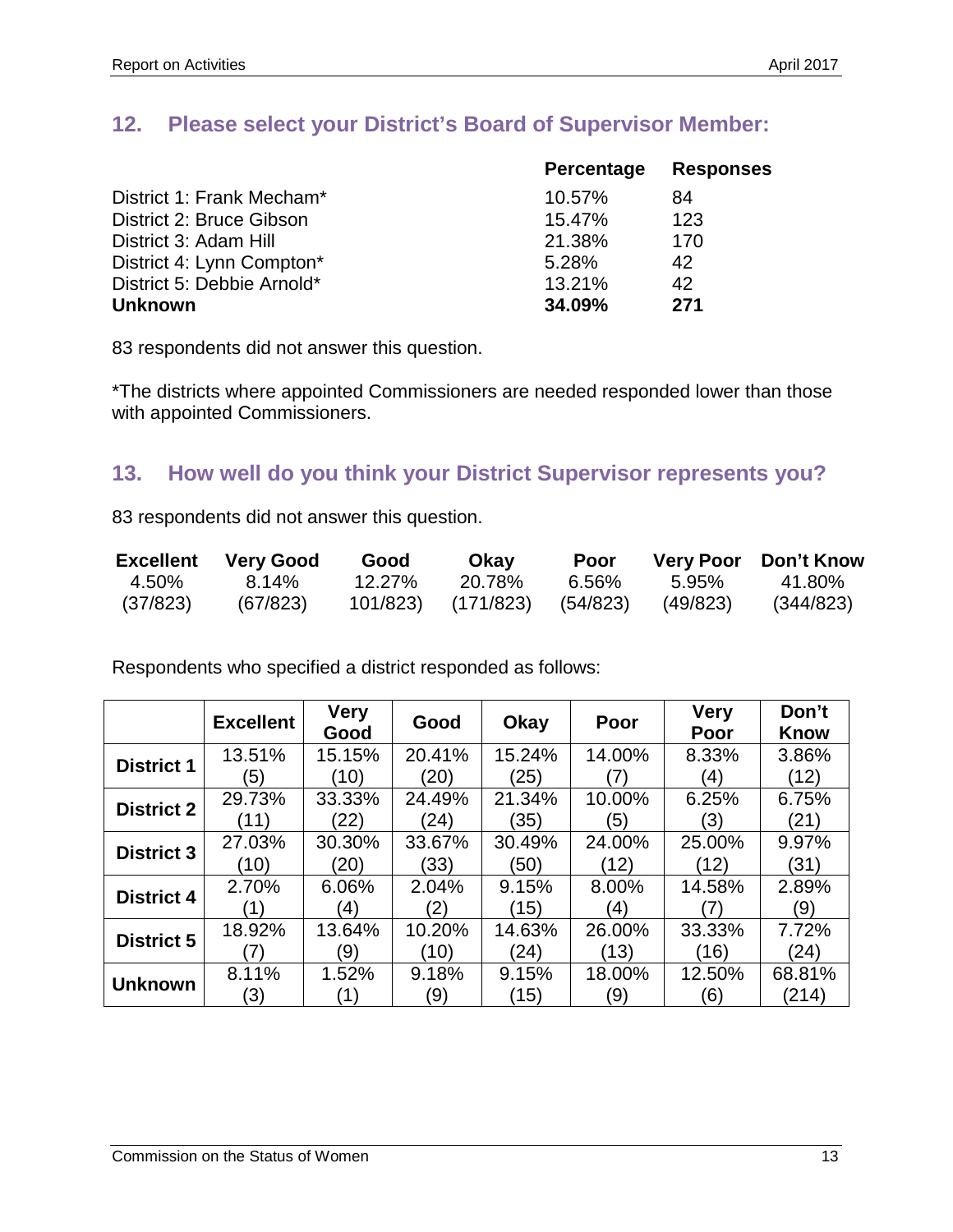## **14. What is your age?**

| Percentage | <b>Responses</b> |
|------------|------------------|
| 0.00%      | 0                |
| 0.12%      | 1                |
| 4.86%      | 42               |
| 17.80%     | 154              |
| 21.39%     | 185              |
| 19.65%     | 170              |
| 20.58%     | 178              |
| 12.60%     | 109              |
| 3.01%      | 26               |
|            |                  |

13 respondents did not answer this question.

## **15. Where do you currently live?**

|                 | Percentage | <b>Responses</b> |
|-----------------|------------|------------------|
| Own home        | 58.84%     | 509              |
| Rented house    | 24.39%     | 211              |
| Apartment       | 11.21%     | 97               |
| <b>Shelter</b>  | 0.12%      |                  |
| <b>Homeless</b> | 1.39%      | 12               |
| <b>Parents</b>  | 4.05%      | 35               |

13 respondents did not answer this question.

## **16. What is your Zip Code?**

| Percentage | <b>Responses</b> |
|------------|------------------|
| 19.57%     | 165              |
| 7.00%      | 59               |
| 15.30%     | 129              |
| 0.24%      | $\overline{2}$   |
| 4.51%      | 38               |
| 11.63%     | 98               |
| 0.12%      | 1                |
| 0.12%      | 1                |
| 5.93%      | 50               |
| 1.42%      | 12               |
| 1.07%      | 9                |
| 2.97%      | 25               |
| $0.00\%$   | $\overline{0}$   |
| 4.51%      | 38               |
| 2.61%      | 22               |
|            |                  |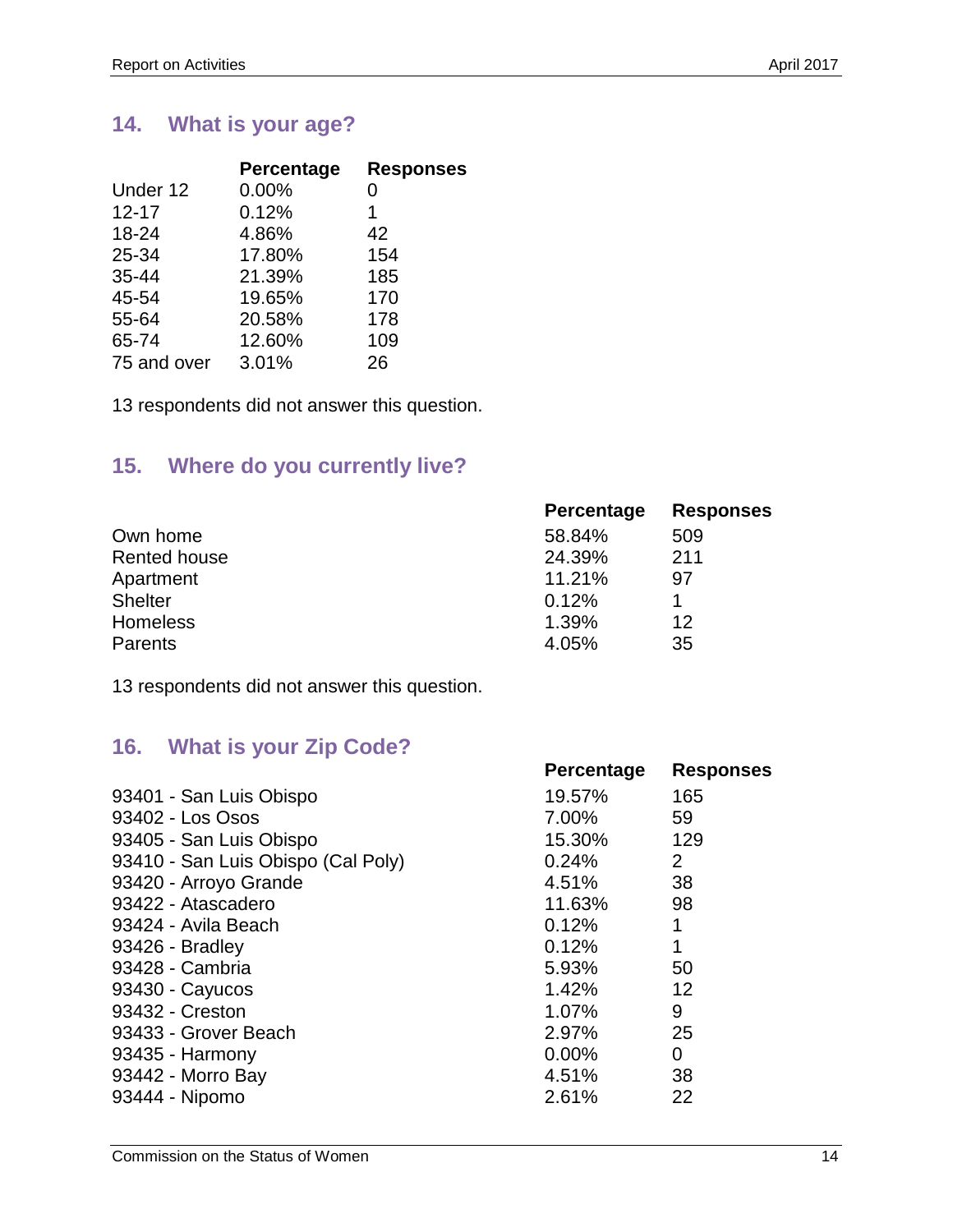| 93445 - Oceano                            | 0.36%  | 3.  |
|-------------------------------------------|--------|-----|
| 93446 - Paso Robles                       | 13.64% | 115 |
| 93449 - Pismo Beach/Shell Beach           | 2.02%  | 17  |
| 93451 - San Miguel                        | 0.95%  | 8   |
| 93452 - San Simeon                        | 0.12%  | 1   |
| 93453 - Santa Margarita/California Valley | 1.07%  | 9   |
| 93461 - Shandon                           | 0.36%  | 3   |
| 93465 - Templeton                         | 4.51%  | 38  |

35 respondents did not answer this question. It is possible that some out of county respondents were counted because they left this question blank.

### **17. What is your Marital Status?**

|                              | <b>Percentage</b> | <b>Responses</b> |
|------------------------------|-------------------|------------------|
| Single                       | 16.82%            | 145              |
| <b>Married</b>               | 57.89%            | 499              |
| <b>Divorced</b>              | 12.76%            | 110              |
| Widowed                      | 3.48%             | 30               |
| Living with Domestic Partner | 6.61%             | 57               |
| Separated                    | 2.44%             | 21               |

16 respondents did not answer this question.

### **18. How many children do you have in each age range?**

| 306 |
|-----|
| 248 |
| 233 |
| 234 |
| 431 |
|     |

61 respondents did not answer this question. These sums may be underrepresented due to misunderstanding of the question. Some respondents check the box instead of writing in the number of children.

### **19. What is your Race/Ethnicity?**

|                                           | <b>Percentage</b> | <b>Responses</b> |
|-------------------------------------------|-------------------|------------------|
| Hispanic/Latino of any race               | 7.88%             | 68               |
| American Indian or Alaska Native          | 0.58%             | 5                |
| <b>Black or African American</b>          | 0.35%             | 3                |
| Native Hawaiian or Other Pacific Islander | 0.46%             | 4                |
| Asian                                     | 2.20%             | 19               |
| White                                     | 81.23%            | 701              |